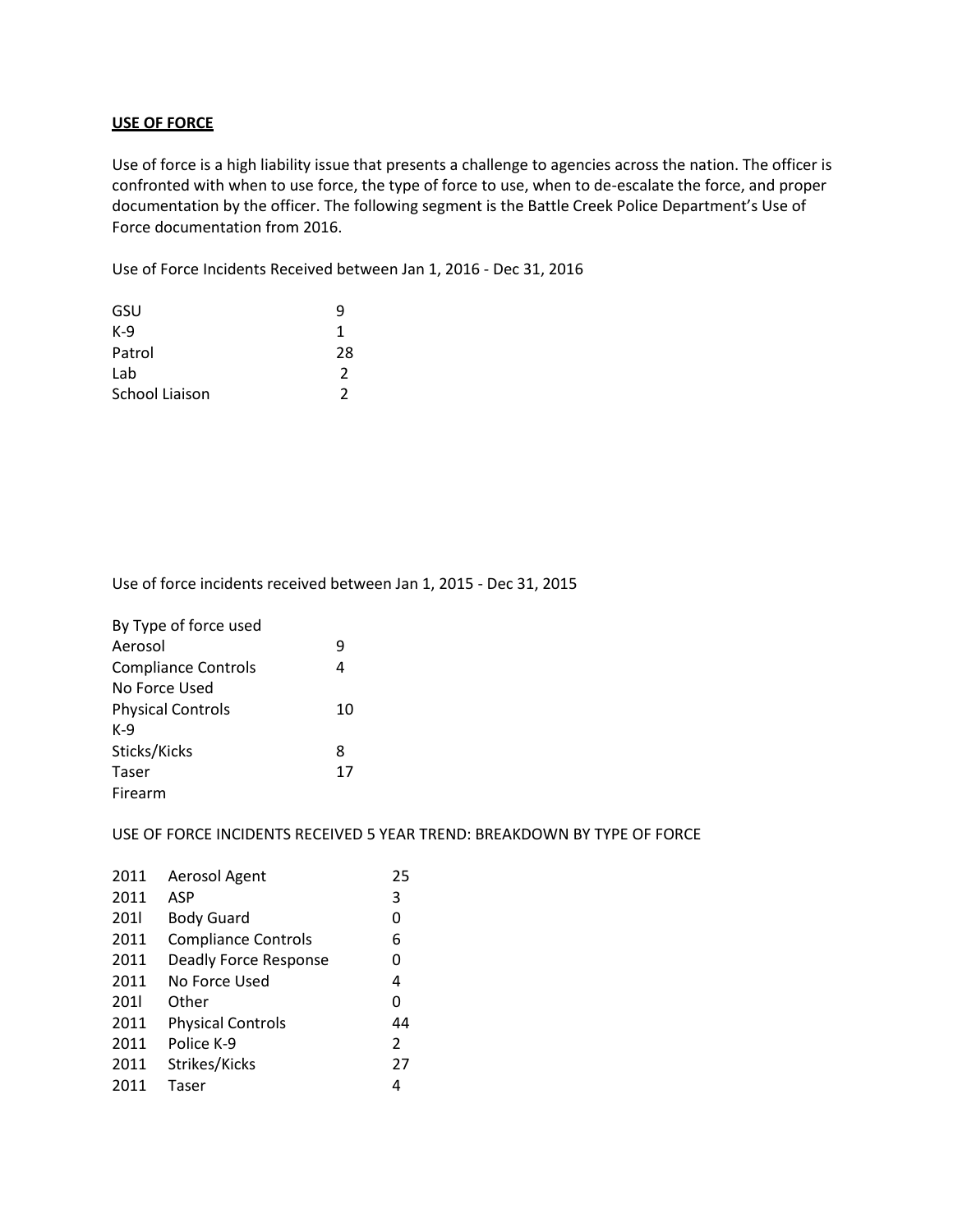| 2012 | Aerosol Agent                          | 18             |
|------|----------------------------------------|----------------|
| 2012 | <b>ASP</b>                             | 3              |
| 2012 | <b>Body Guard</b>                      | 8              |
| 2012 | <b>Compliance Controls</b>             | 9              |
| 2012 | <b>Deadly Force Response</b>           | 0              |
| 2012 | No Force Used                          | 6              |
| 2012 | Other                                  | $\overline{2}$ |
| 2012 | <b>Physical Controls</b>               | 33             |
| 2012 | Police K-9                             | 1              |
| 2012 | Strikes/Kicks                          | 44             |
| 2012 | Taser                                  | 3              |
| 2013 | Aerosol Agent                          | 16             |
| 2013 | <b>ASP</b>                             | I              |
| 2013 | <b>Body Guard</b>                      | 0              |
| 2013 | <b>Compliance Controls</b>             | 9              |
| 2013 | Deadly Force Response                  | $\mathbf 1$    |
| 2013 | No Force Used                          | 3              |
| 2013 | Other                                  | 0              |
| 2013 | <b>Physical Controls</b>               | 20             |
| 2013 | Police K-9                             | 2              |
| 2013 | Strikes/Kicks                          | 24             |
| 2013 | Taser                                  | 7              |
| 2013 | <b>Weapon Discharge</b>                | 37 (animal)    |
| 2014 | Aerosol Agent                          | 15             |
|      | <b>ASP</b>                             | 0              |
| 2014 |                                        |                |
| 2014 | <b>Body Guard</b>                      | 0              |
| 2014 | <b>Compliance Controls</b>             | 5              |
| 2014 | Deadly Force Response                  | 0              |
| 2014 | No Force Used                          | $\mathbf{1}$   |
| 2014 | Other                                  | 1              |
| 2014 |                                        | 21             |
| 2014 | <b>Physical Controls</b><br>Police K-9 | 7              |
| 2014 | Strikes/Kicks                          | 8              |
| 2014 | Taser                                  | 5              |
| 2014 | <b>Weapon Discharge</b>                | 22 (animal)    |
| 2015 | Aerosol Agent                          | 5              |
| 2015 | <b>ASP</b>                             | 0              |
| 2015 | <b>Body Guard</b>                      | 0              |
| 2015 | <b>Compliance Controls</b>             | 2              |
| 2015 | Deadly Force Response                  | $\overline{2}$ |
| 2015 | No Force Used                          | $\overline{2}$ |
| 2015 | Other                                  | 0              |
| 2015 | <b>Physical Controls</b>               | 10             |
| 2015 | Police K-9                             | 10             |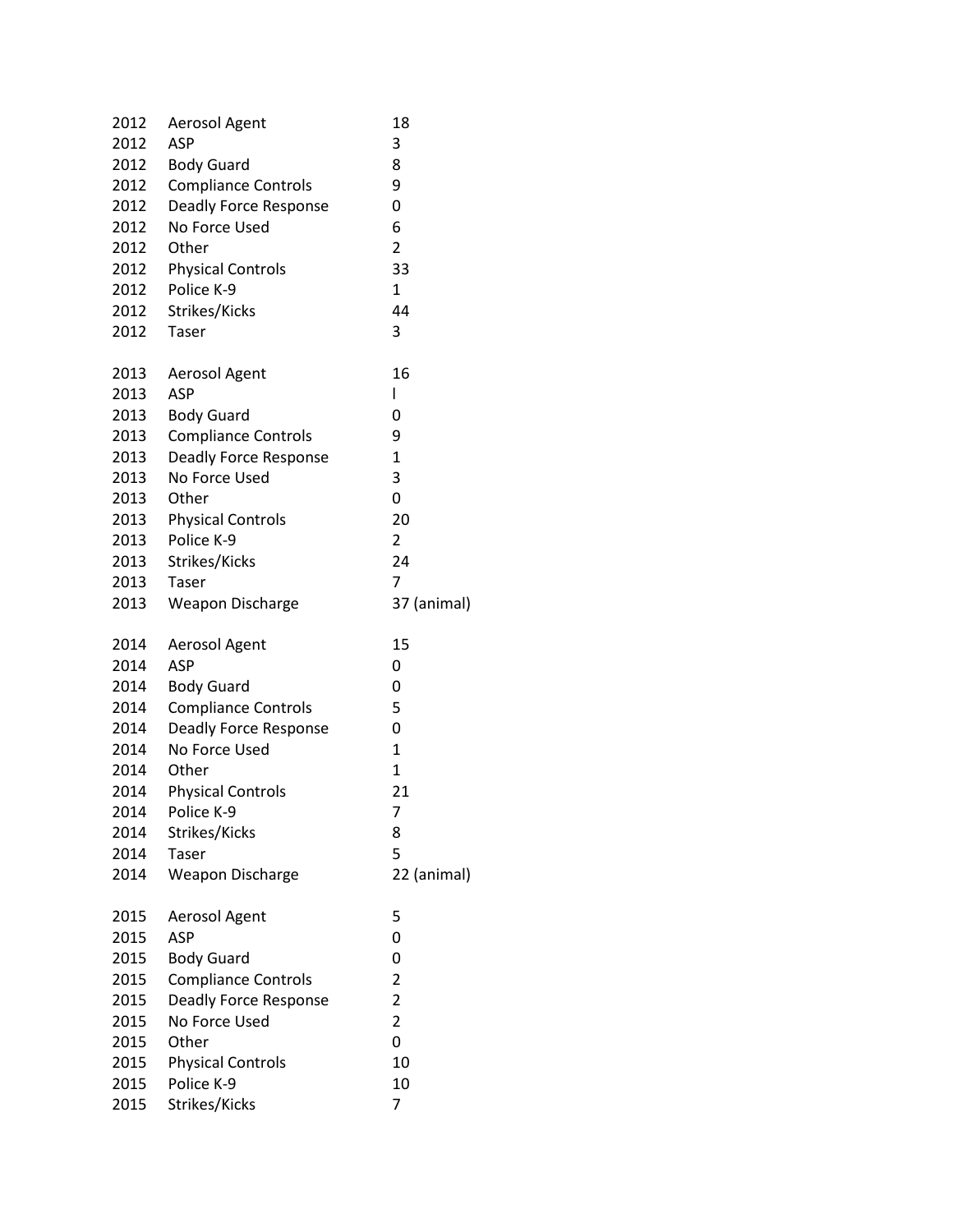| 2015 | Taser                     | 8           |
|------|---------------------------|-------------|
| 2015 | Weapon Discharge          | 28 (animal) |
| 2016 | Aerosol Agent             | 10          |
| 2016 | ASP                       | 1           |
| 2016 | <b>Body Guard</b>         | 1           |
| 2016 | Personal Weapons          | 17          |
| 2016 | Deadly Force Response     | 1           |
| 2016 | Police K-9                | 1           |
| 2016 | Taser                     | 15          |
| 2016 | Weapon Discharge (animal) | 20          |
|      |                           |             |

\*More than one type of force may be recorded for the same incident, i.e. an individual resists arrest. The officer uses physical controls which are ineffective, so the officer transitions to an aerosol agent.

USE OF FORCE INCIDENTS RECEIVED 1 YEAR TREND: BREAKDOWN BY REASON

| 2016 | Assaulting an Officer      |    |
|------|----------------------------|----|
| 2016 | <b>Assaulting Civilian</b> | 6  |
| 2016 | <b>Combative Subject</b>   | 10 |
| 2016 | Prisoner Injury            | 3  |
| 2016 | <b>Protective Custody</b>  |    |
| 2016 | <b>Resisting Arrest</b>    | 31 |
|      |                            |    |

USE OF FORCE INCIDENTS RECEIVED 5 YEAR TREND: BREAKDOWN BY REASON

| 2011 | Assaulting an Officer      | 8 |
|------|----------------------------|---|
| 2011 | <b>Assaulting Civilian</b> | 4 |

- 2011 Combative Subject 20
- 2011 Protective Custody 2
- 2011 Resisting Arrest 30
- 2012 Assaulting an Officer 13
- 2012 Assaulting Civilian 3
- 2012 Combative Subject 14
- 2012 Protective Custody 4
- 2012 Resisting Arrest 25
- 2013 Assaulting an Officer 3
- 2013 Assaulting Civilian 2
- 2013 Combative Subject 9
- 2013 Protective Custody 3 2013 Resisting Arrest 30
- 
- 2014 Assaulting an Officer 8
- 2014 Assaulting Civilian I
- 2014 Combative Subject 9
- 2014 Prisoner Injury 3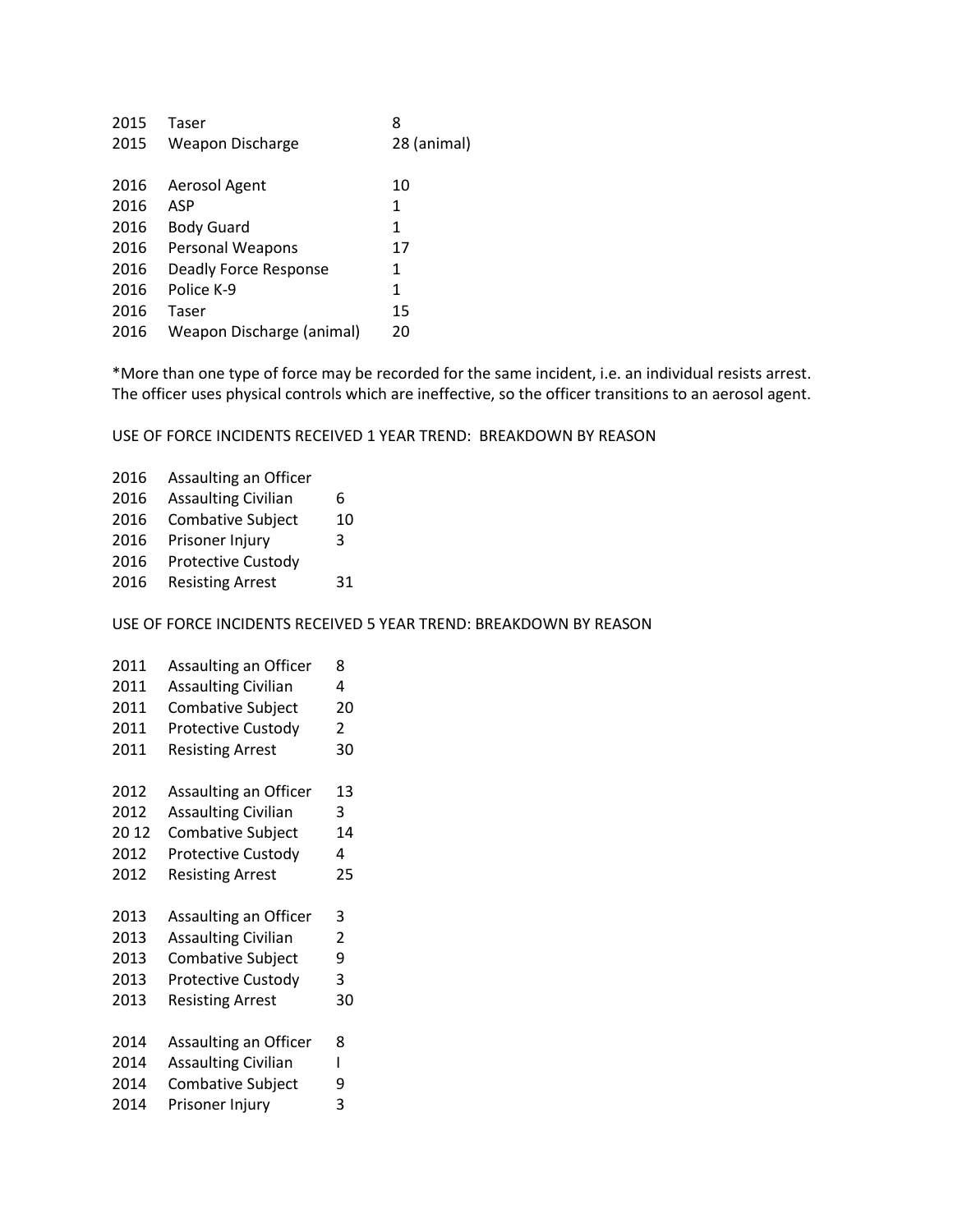| 2014 | <b>Protective Custody</b>       | 3             |
|------|---------------------------------|---------------|
| 2014 | <b>Resisting Arrest</b>         | 25            |
| 2015 | Assaulting an Officer           | $\mathcal{P}$ |
| 2015 | <b>Assaulting Civilian</b>      | 1             |
| 2015 | <b>Combative Subject</b>        | 4             |
| 2015 | <b>Protective Custody</b>       | 3             |
| 2015 | <b>Resisting Arrest</b>         | 21            |
|      |                                 |               |
| 2016 | Arrest                          | 30            |
| 2016 | <b>Assisting Outside Agency</b> | 0             |
| 2016 | Assisting Outside Dept.         | 4             |
| 2016 | Call for Service                | 20            |

## USE OF FORCE INCIDENTS RECEIVED 5 YEAR TREND: BREAKDOWN BY SERVICE BEING RENDERED\*

| 2011 | Arrest                          | 53             |
|------|---------------------------------|----------------|
| 2011 | Assisting Outside Dept.         | $\overline{2}$ |
| 2011 | Call for Service                | 17             |
| 2011 | <b>Traffic Stop</b>             | 8              |
| 2012 | Arrest                          | 47             |
| 2012 | <b>Assisting Outside Agency</b> | $\overline{2}$ |
| 2012 | Call for Service                | 26             |
| 2012 | <b>Routine Patrol</b>           | 4              |
| 2012 | <b>Traffic Stop</b>             | 4              |
| 2013 | Arrest                          | 38             |
| 2013 | <b>Assisting Outside Agency</b> | $\overline{2}$ |
| 2013 | Call for Service                | 18             |
| 2013 | <b>Traffic Stop</b>             | 4              |
| 2014 | Arrest                          | 41             |
| 2014 | <b>Assisting Outside Agency</b> | $\overline{2}$ |
| 2014 | Assisting Outside Dept.         | 2              |
| 2014 | <b>Call for Service</b>         | 11             |
| 2014 | <b>Routine Patrol</b>           | 3              |
| 2014 | <b>Traffic Stop</b>             | 5              |
| 2015 | Arrest                          | 27             |
| 2015 | <b>Assisting Outside Agency</b> | 4              |
| 2015 | Call for Service                | 5              |
| 2015 | <b>Traffic Stop</b>             | 3              |
| 2016 | Arrest                          | 30             |
| 2016 | <b>Assisting Outside Agency</b> | 0              |
| 2016 | Assisting Outside Dept.         | 4              |
| 2016 | Call for Service                | 15             |
| 2016 | <b>Traffic Stop</b>             | 9              |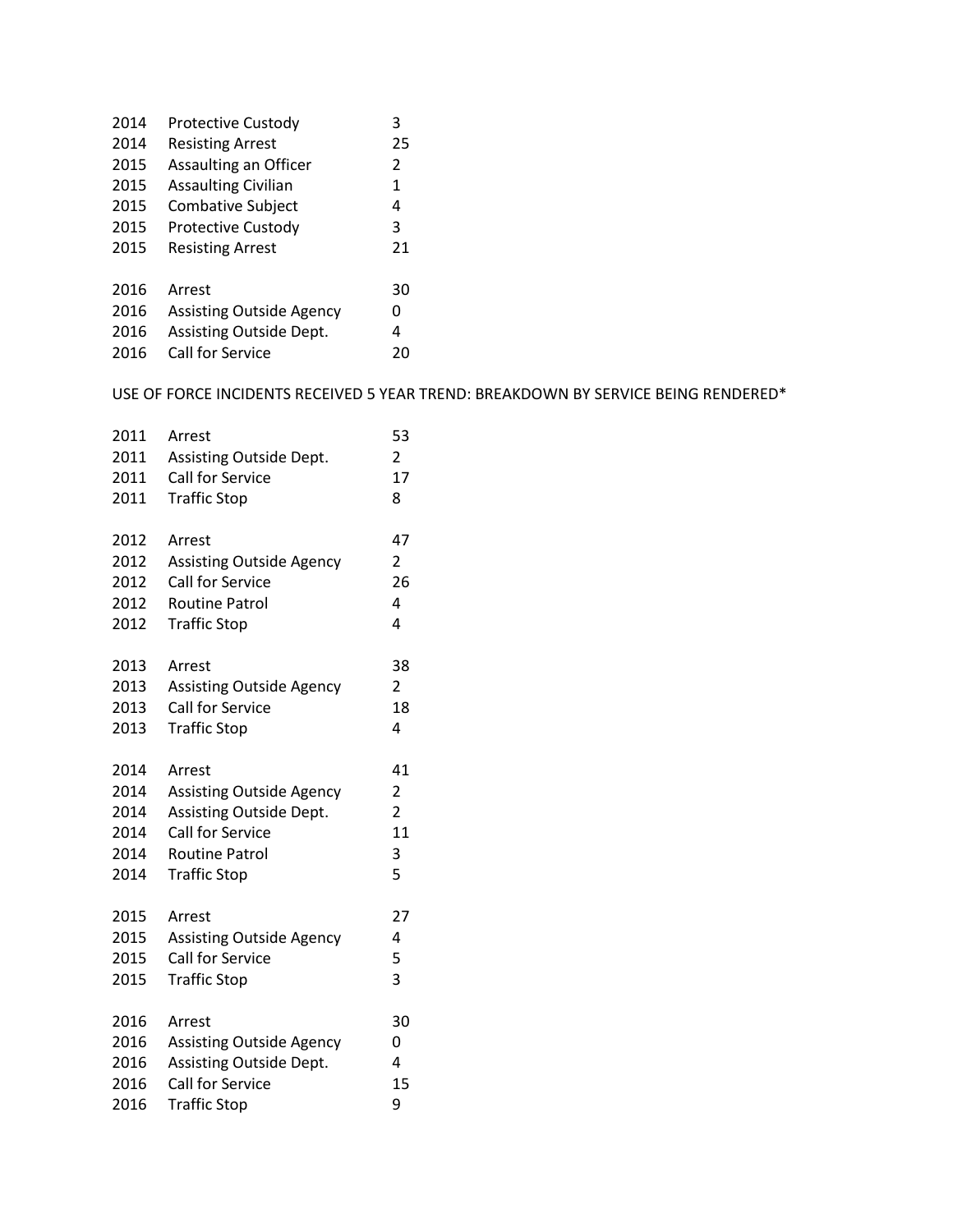\*One incident may result in two different types of service rendered. Example: A 91 1 call regarding a reckless driver. The driver was stopped and resisted arrest. This is recorded as two services rendered, the traffic stop and the arrest.

USE OF FORCE INCIDENTS RECEIVED 1 YEAR TREND: BREAKDOWN BY CITIZEN INJURED

 No 30 Yes 15

USE OF FORCE INCIDENTS RECEIVED 5 YEAR TREND: BREAKDOWN BY CITIZEN INJURED

| No  | 45 |
|-----|----|
| Yes | 24 |
|     |    |
| No  | 45 |
| Yes | 15 |
|     |    |
| No  | 35 |
| Yes | 15 |
|     |    |
| No  | 29 |
| Yes | 20 |
|     |    |
| No  | 16 |
| Yes | 16 |
|     |    |

USE OF FORCE INCIDENTS RECEIVED 5 YEAR TREND: BREAKDOWN BY ASSESSED CITIZEN CONDITION

| 2011 | Alcohol                   | 16 |
|------|---------------------------|----|
| 2011 | Alcohol and Unknown Drugs | 10 |
| 2011 | <b>Mentally Unstable</b>  | 8  |
| 2011 | None Detected             | 10 |
| 2011 | Unknown                   | 17 |
| 2011 | <b>Unknown Drugs</b>      | 3  |
|      |                           |    |
| 2012 | Alcohol                   | 23 |
| 2012 | Alcohol and unknown drugs | 8  |
| 2012 | <b>Mentally Unstable</b>  | 10 |
| 2012 | None detected             | 10 |
| 2012 | Unknown                   | 8  |
| 2012 | <b>Unknown Drugs</b>      | 5  |
|      |                           |    |
| 2013 | Alcohol                   | 17 |
| 2013 | Alcohol and unknown drugs | 8  |
| 2013 | Mentally unstable         | 6  |
| 2013 | None detected             | 10 |
| 2013 | Unknown                   | 7  |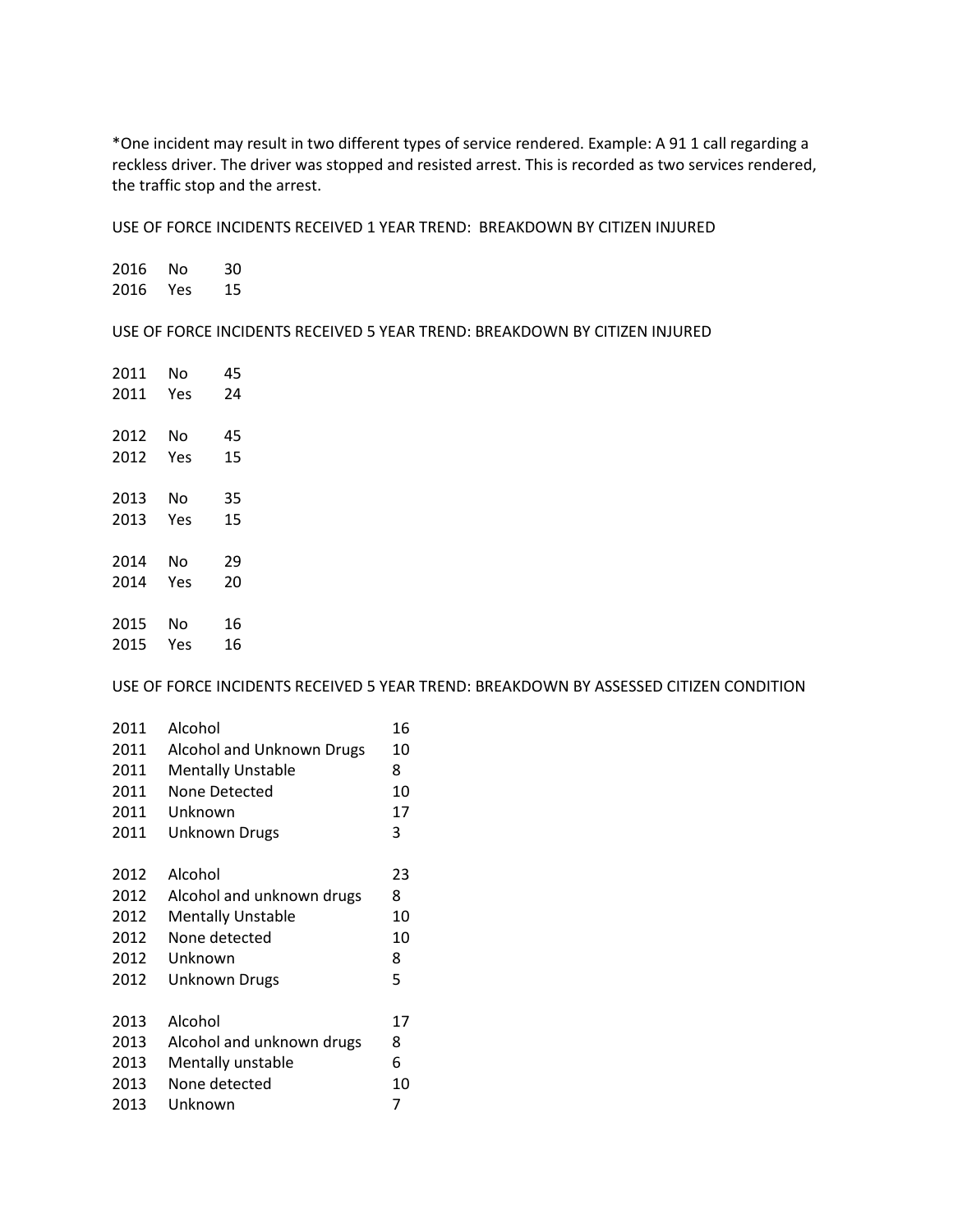| 2013 | <b>Unknown Drugs</b>      | 5            |
|------|---------------------------|--------------|
| 2014 | Alcohol                   | 13           |
| 2014 | Alcohol and unknown drugs | 4            |
| 2014 | Mentally unstable         | 6            |
| 2014 | None detected             | 14           |
| 2014 | Unknown                   | 9            |
| 2014 | Unknown Drugs             | 3            |
|      |                           |              |
| 2015 | Alcohol                   | 8            |
| 2015 | Alcohol and unknown drugs | 5            |
| 2015 | Mentally unstable         | $\mathbf{1}$ |
| 2015 | None detected             | 12           |
| 2015 | Unknown                   | 8            |
| 2015 | <b>Unknown Drugs</b>      | 2            |
|      |                           |              |
| 2016 | Alcohol                   | 22           |
| 2016 | Mentally unstable         | 1            |
| 2016 | None detected             | 4            |
| 2016 | Unknown                   | 18           |
| 2016 | Not Indicated             | 30           |

## USE OF FORCE INCIDENTS RECEIVED 5 YEAR TREND: BREAKDOWN BY OFFICER(S) INJURED

| 2011 | No  | 58 |
|------|-----|----|
| 2011 | Yes | 11 |
| 2012 | No  | 50 |
| 2012 | Yes | 10 |
| 2013 | No  | 42 |
| 2013 | Yes | 8  |
| 2014 | No  | 45 |
| 2014 | Yes | 4  |
| 2015 | No  | 26 |
| 2015 | Yes | 6  |
| 2016 | No  | 50 |
| 2016 | Yes | 8  |

## Use of Force 2016: Involved Citizen Demographics

|       | Female | Male | <b>Unknown</b> | Total |
|-------|--------|------|----------------|-------|
| Asian |        |      |                |       |